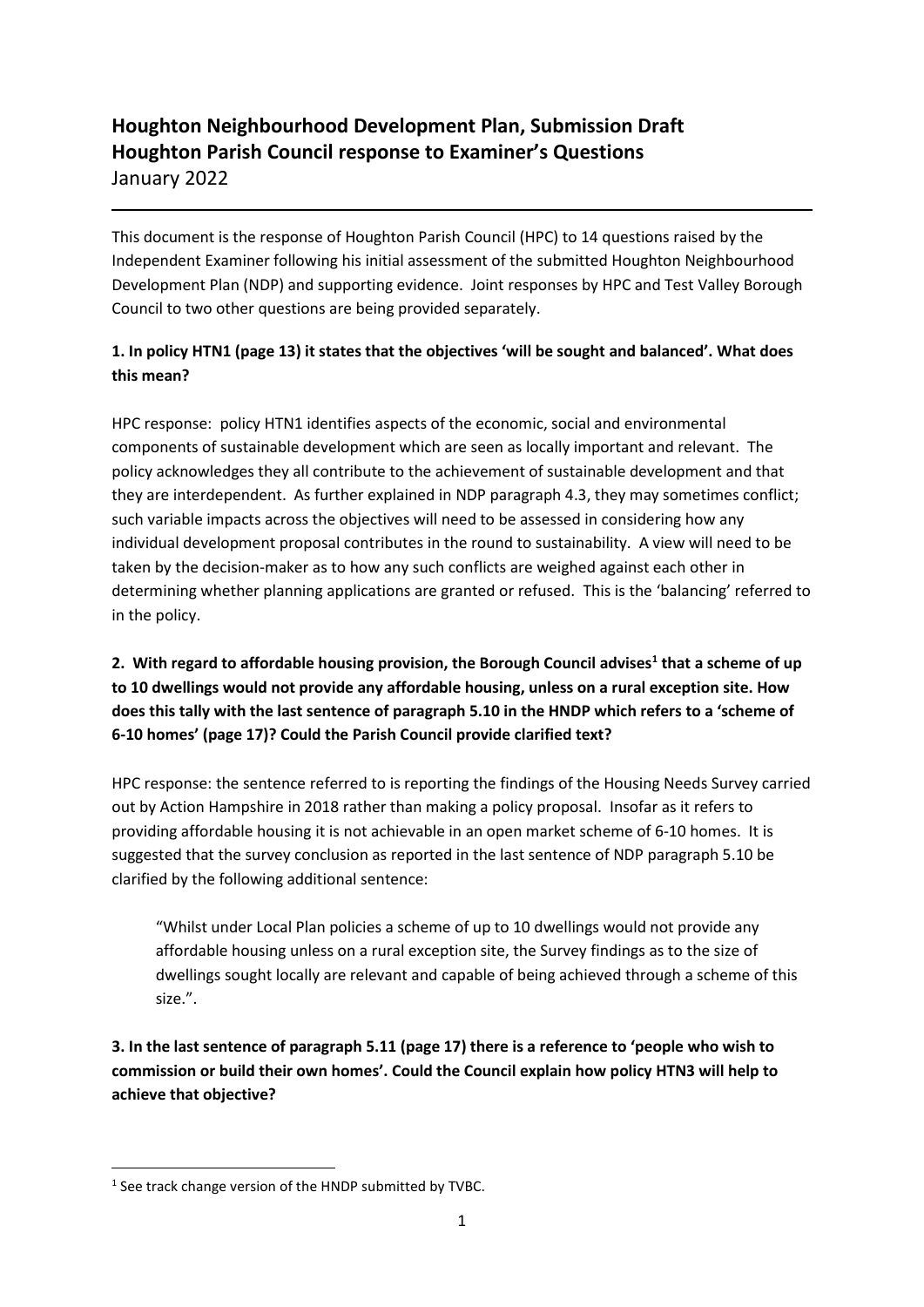HPC response: the sentence referred to was introduced after the regulation 14 consultation in responding positively to a comment from a resident (resident 8) on this matter. This is not seen as an objective as such, more an acknowledgement that self and custom-built dwellings may have a role to play in providing a mix of types of new housing. To reflect this more explicitly in the policy, an addition is suggested to policy HTN3:

"As part of providing a range of housing types, self and custom-build dwellings will be supported subject to other development plan policies.".

#### **4. In Table 2 (page 21):**

- **In the third bullet point there is reference to properties in South End and Bossington. Could the Parish Council confirm that these properties are within the Neighbourhood Plan area, as I note on Plan 1 that the name 'Bossington' appears to the south of the plan boundary?**
- **Under 'Plot Size' there is reference to 'sizeable gardens'. How would a decision-maker know how 'sizeable' is defined?**

HPC response:

- Table 2 page 21 fourth and fifth bullets: the Bossington Lodges referred to in the fourth bullet are outside the Neighbourhood Area and this reference should be removed. Reference to Bossington in the fifth bullet should be removed. South End Cottages and River Cottage referred to in this bullet are within the Neighbourhood Area.
- Plot size: this statement in Table 2 is an acknowledgement that generous gardens around detached properties are a key characteristic of the locality. In applying policy HTN4 criterion 2, a decision-maker would consider the proposed plot size and garden provision in assessing whether any development proposal was in keeping with the character of properties in the locality (along with scale, height, materials and detailing, which are stated in the criterion). Since 'sizeable gardens' is inevitably a relative term, it is envisaged this would be done by assessing the size of gardens to neighbouring properties against the proposal, so ensuring that the immediate character of the locality was protected and enhanced.

**5. Policy HTN5 (page 23) addresses both the Conservation Area and non-designated heritage assets. In the interests of clarity, I consider that there should be separate policies for the Conservation Area and for non-designated heritage assets. Unless there is a substantive reason not to adopt that approach, can the Parish Council agree revised wording for the two policies (based on the existing wording).**

HPC response: revised wording for separate policies for (a) the Houghton and Bossington Conservation Area and (b) non-designated heritage assets in the Conservation Area are set out below, together with a revised paragraph 6.8. An additional plan will be prepared to show the nondesignated heritage assets (see response to question 6 below). Since both policies refer to the Conservation Area, it is envisaged that for reasons of clarity and economy they will both be included under the heading "Houghton and Bossington Conservation Area" with a shared explanatory text (headed "The reasons for these policies") and evidence section ("The evidence for these policies"). Consequential changes will be needed to subsequent policy and plan numbers.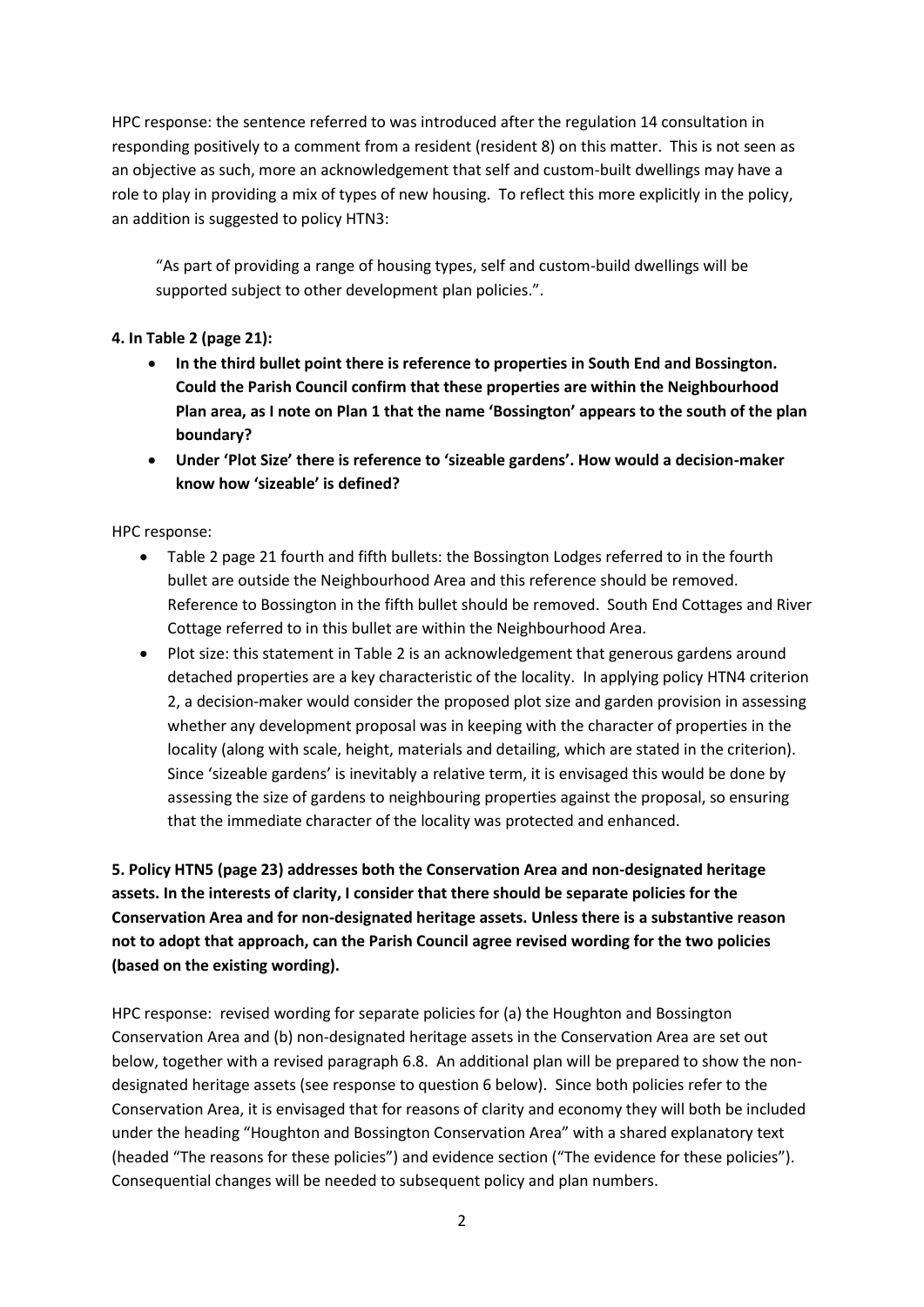"Policy HTN5 Houghton and Bossington Conservation Area

Development proposals in or adjacent to the Houghton and Bossington Conservation Area should preserve or enhance its character or appearance, having regard to its significance and special interest as this is set out in the Conservation Area Policy document adopted by Test Valley Borough Council, including by:

- 1. reflecting traditional building forms in terms of density, height, massing and scale; and
- 2. using local or traditional materials, colours and detailing; and
- 3. retaining and reinforcing local landscape features such as trees and hedgerows.

Policy HTN6 Non-designated heritage assets in the Conservation Area

In considering proposals affecting non-designated heritage assets in the Conservation Area as listed below and shown on Plan 7, regard will be had to the scale of any harm or loss and the significance of the asset concerned:

- Rectory Cottage
- Rose Cottage
- School House
- Church Stowe including boundary walls
- Wayside Cottages
- The Boot Inn
- Yew Tree Cottage
- Walnut Cottage
- Orchard Cottage
- Outbuilding north of Forge Cottage
- Rosemary Cottage
- The Old Post Office
- Coopers Farm
- Meadow Barn (eastern part)
- Riverside
- Walled garden in grounds of Kent's Orchard
- Properties north-east of Meadow View (2)
- Estate cottages opposite The Rowans
- Roadside building south of The Rowans
- Terrace of four dwellings at Houghton Corner
- South End Cottages
- Testwood House
- **Littlemead**
- Test Lodge
- Dairy House
- Buildings north-east of Bossington Mill.
- 6.8 National planning policy and Local Plan policy E9 require that heritage assets such as Conservation Areas are conserved in a manner appropriate to their significance. Policy HTN5 gives weight to the Conservation Area Policy published by the Borough Council. It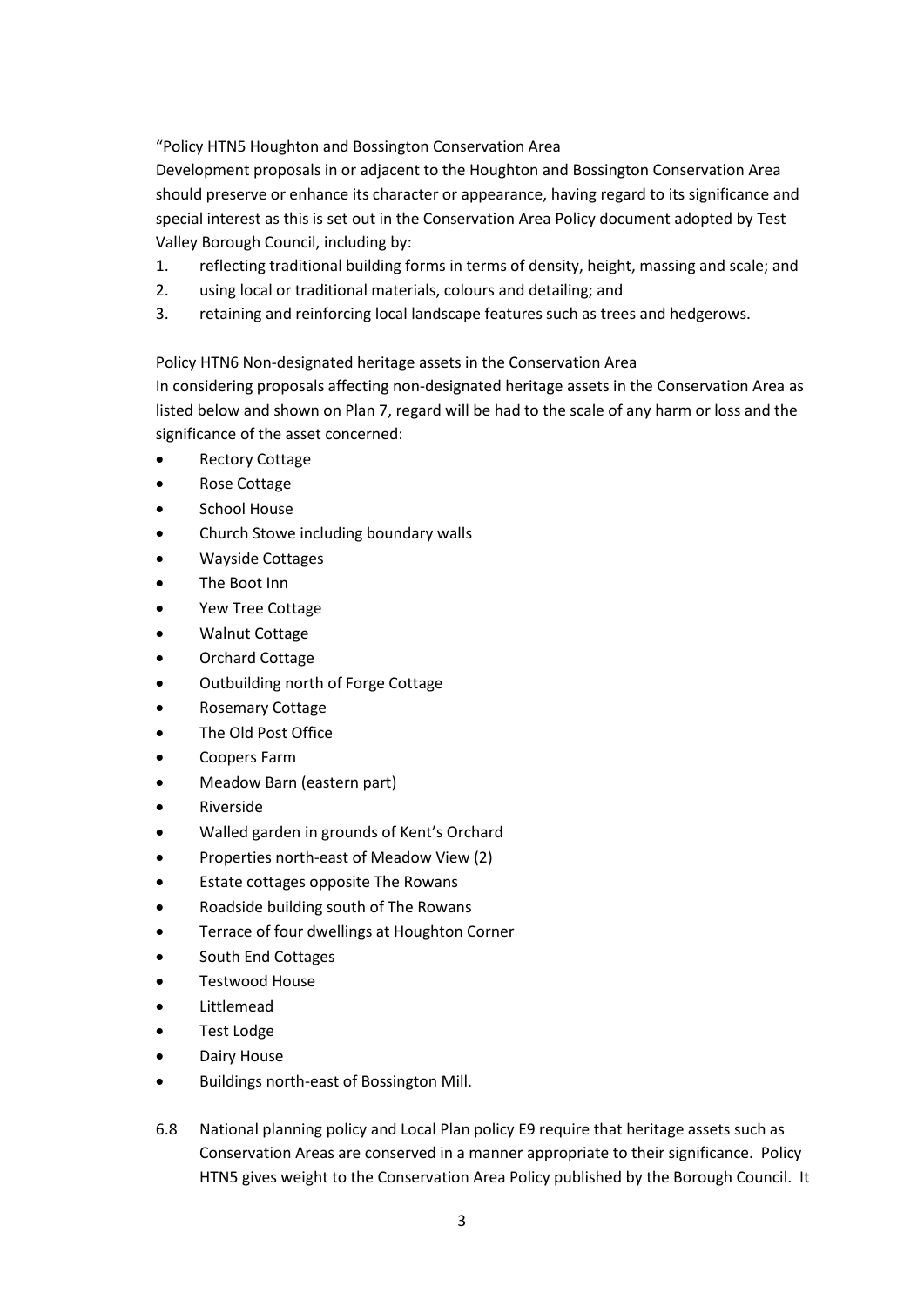applies only to that part of the Conservation Area within the Houghton Neighbourhood Area. It will ensure that such aspects as traditional building forms, materials and landscape features, identified in the Policy document as contributing to the special interest of the Conservation Area, will be considered in assessing the impact of development proposals on its significance. Non-designated heritage assets within the Conservation Area are listed in policy HTN6 and shown on Plan 7. These were originally identified as buildings/walls of local interest in the Conservation Area Policy document.".

### **6. Does the Parish Council agree that a plan which identifies the non-designated heritage assets (as set out on page 23) would assist the decision-maker and if so, can such a plan be prepared for insertion into the HNDP?**

HPC response: the non-designated heritage assets listed in policy HTN5 are taken from the Borough Council's 1990 Conservation Area Policy document where they are identified as "Building/wall of local interest" on the Appraisal Map. This is reproduced as Plan 6 in the NDP although it is agreed that a specific plan identifying non-designated heritage assets would provide greater clarity and so be of assistance to the decision-maker. A modification that such a plan be included would therefore be welcomed. Test Valley Borough Council has kindly agreed to provide the plan for inclusion in the referendum version of the NDP when this is prepared in due course, pursuant to the outcome of the Examination.

#### **7. In policy HTN6(4), on page 26, to whom should the scheme be acceptable?**

HPC response: this provision seeks to ensure that landscaping which is proposed in mitigation of a development's landscape impact is not in itself out of character with the surrounding landscape context. The test of acceptability is to be applied by the decision-maker. The wording is also used in policy HTN9 criterion 2. If an alternative is thought to be required a suggestion would be as follows, modelled on policy HTN6 criterion 8:

"provides for any impacts to be satisfactorily mitigated by a landscaping scheme which is itself not out of character with the landscape.".

### **8. Can the Parish Council confirm that the protection of views, as set out in policy HTN7 (page 31) only relates to public views?**

HPC response: the Parish Council can confirm this is the case.

### **9. On page 9 of the Basic Conditions Statement it states that the LGS designations 'complement investment in jobs, homes and other essential services'. Could the Parish Council provide more detailed justification for this statement?**

HPC response: this part of the Basic Conditions Statement concerns policy HTN8 and makes reference to the NDP's Vision, objectives and policy HTN1. These show that development and investment needs have been taken into account alongside environmental matters in contributing to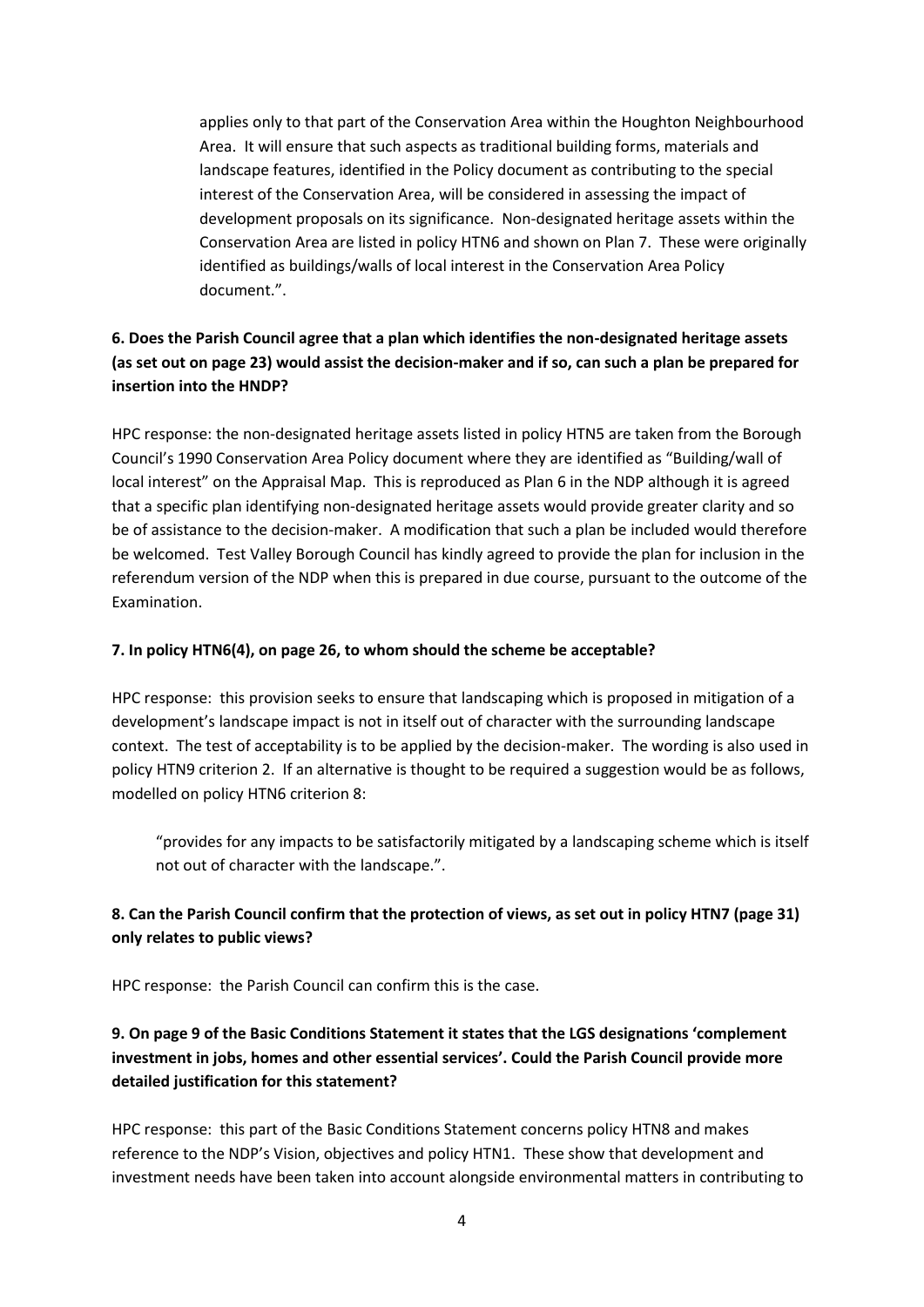the achievement of sustainable development. The three objectives of sustainable development (economic, social and environmental) have been identified, addressed and balanced. For instance, the objectives refer to housing, community services and facilities, and infrastructure such as renewable and low carbon energy projects, as well as to the built and natural environments. Policy HTN1 is an over-arching policy which refers to housing, services and facilities, small business uses and the re-use of buildings for commercial purposes, as well as environmental aspects, further demonstrating that the three objectives of sustainable development have been considered in the round in preparing the NDP.

In applying the national policy that LGS designation should complement investment in sufficient homes, jobs and other essential services, regard must be had to the character, needs and opportunities of the Neighbourhood Area, which is deeply rural. Houghton is a village known for its quiet charm, rural character and natural, unspoilt beauty. The Test Valley Borough Council Local Plan identifies the type and scale of investment in homes, jobs and other essential services that is envisaged in the Neighbourhood Area. In Rural Villages such as Houghton, Local Plan policy COM2 provides that development within the settlement boundary will be windfalls, rural affordable housing sites, replacement dwellings, community-led development, small business uses, and the reuse of buildings. Development in the countryside outside the Houghton settlement boundary is to be limited to replacement dwellings, the re-use of buildings, rural affordable housing sites, community-led development, employment sites in the countryside, and small business uses.

Not all of these forms of development will occur in the Neighbourhood Area. There are no proposals for community-led development in the Neighbourhood Plan and no existing employment sites in the countryside. The 2018 Housing Needs Survey identified only two respondents wishing to remain in the parish and requiring affordable housing, insufficient local need to justify a rural affordable housing scheme. Of the remaining potential forms of development either in the settlement boundary or in the countryside there is no evidence that any will be undermined by the Local Green Space (LGS) designations proposed under policy HTN8. Only three of the proposed LGSs are inside the Houghton settlement boundary; all are small areas of green space. One of these is the established Houghton recreation ground. Windfall development on the others (LGS2 and LGS6 Houghton allotments) would be restricted by policy HTN8 but this does not amount to undermining the aim of identifying sufficient land to meet identified development needs. This is because windfalls or small business uses, permissible under policy COM2, could still come forward on other land within the settlement boundary which is sufficiently extensive to enable suitable opportunities. Two recent planning decisions in Houghton by the Borough Council further illustrate the local context:

- Planning permission for the residential development of LGS3, land outside the Houghton settlement boundary, was refused on 25 August 2021 (LPA ref 21/01960/FULLS), the decision notice characterising the proposal as unjustified development in the countryside.
- Planning permission for the residential development of LGS6 was refused on 28 September 2021 (LPA ref 21/01959/FULLS) for reasons which included the harm that would result to the community in health, social and amenity terms from the loss of the allotments. The Planning Committee gave this factor significant weight in the planning balance concluding that it outweighed any general benefit to housing delivery, taking into account that there was no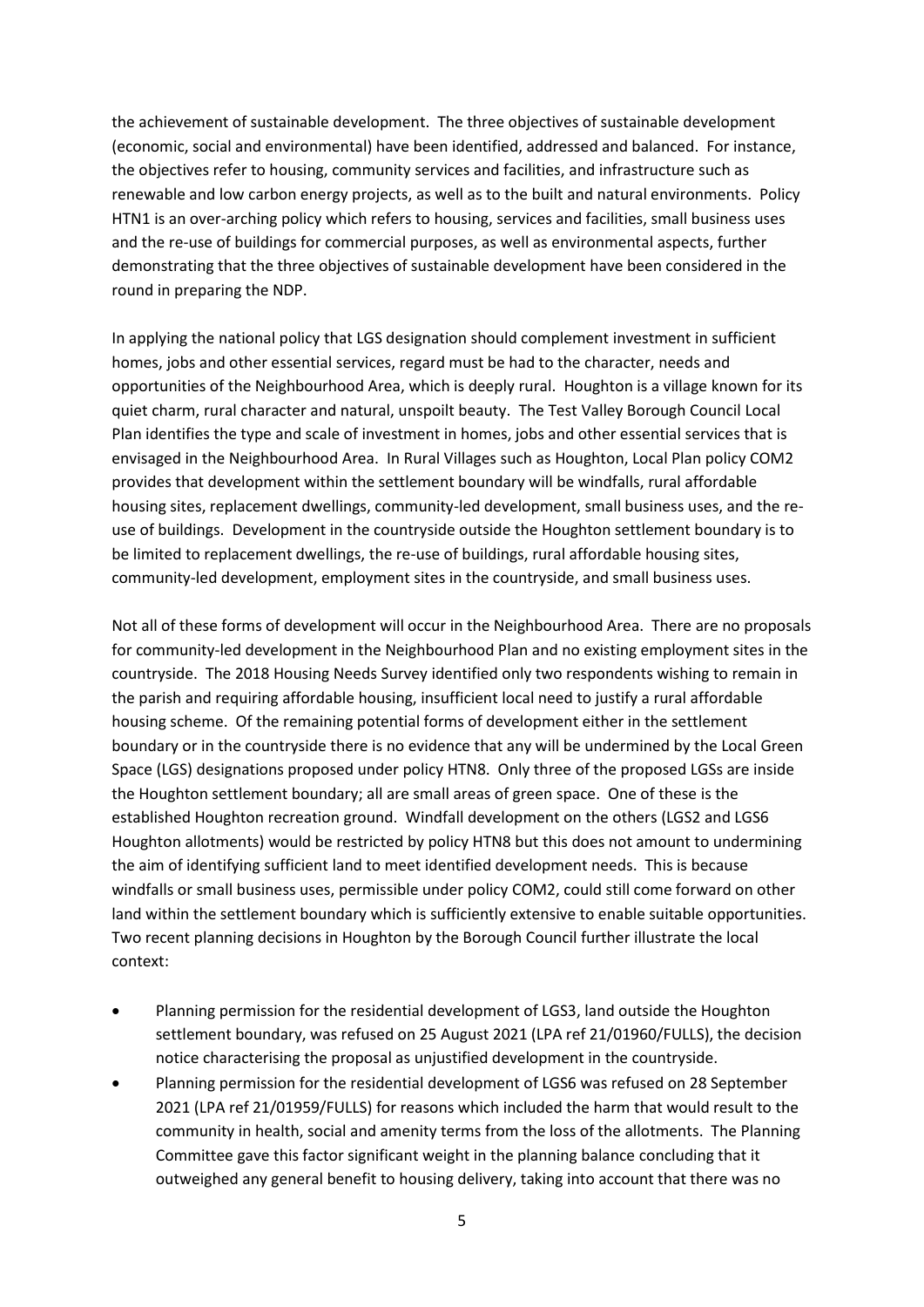demonstrable need for market housing in Houghton and that housing land supply in the Northern Test Valley housing market area was significantly above that required by Government.

These decisions show that since housing needs and requirements have been met there is no risk that the proposed LGS designations in or outside the Houghton settlement boundary could undermine the aim of making sufficient provision for such development. In respect of the Houghton allotments the decision shows that the proposed LGS designation is clearly consistent with the local planning of sustainable development, taking into account the social objective, as well as not undermining the aim of identifying sufficient land to meet identified development needs.

#### **10. Can the Parish Council confirm that all the owners of proposed Local Green Space, as set out in policy HTN8 (page 37) have been advised about the proposed designation?<sup>2</sup>**

HPC response: the Parish Council can confirm this is the case.

#### **11. In what way are local green space sites LGS5 and LGS9:**

- **demonstrably special to the local community; and**
- **of particular local significance (my underlining).<sup>3</sup>**

HPC response: the Parish Council refers to the NDP Village Survey where 87% of respondents thought it very important that green spaces including LGS5 and LGS9 were protected. Support for the policy of designating and protecting LGS including LGS5 and LGS9 can also be seen in the regulation 14 consultation responses and particularly in those at regulation 16. Here, there were 14 individual and household representations from the local community in support of all the proposed LGS with a further representation referring specifically to LGS5, 8 and 9. This is a significant level of support which demonstrates that all the proposed LGS are special to the local community and that they are clearly seen as of particular importance.

The representations generally refer to all the proposed LGS because the local community recognises their overall and cumulative contribution to the dispersed, rural and linear character of the village. Representations also recognise the extent to which development has recently taken place, particularly at the southern end of the village including at Houghton Farm and land south of LGS9, and wish to protect remaining green spaces. The Parish Council considers that LGS5 and LGS9 make a particularly significant contribution, alongside the other proposed designations in this regard. This is because of their strategic location in the centre of the village alongside the road and separating groups of dwellings. Here, they make their own individual contribution to the dispersed pattern of development and village character, whilst forming part of a sequence with other green spaces opposite and to the north and south. Further detail on the particular local significance of LGS5 and LGS9 is set out in Appendix A using the descriptors referred to at NPPF paragraph 102b.

<sup>2</sup> PPG Reference ID: 37-019-20140306.

<sup>3</sup> NPPF, Paragraph 102 b).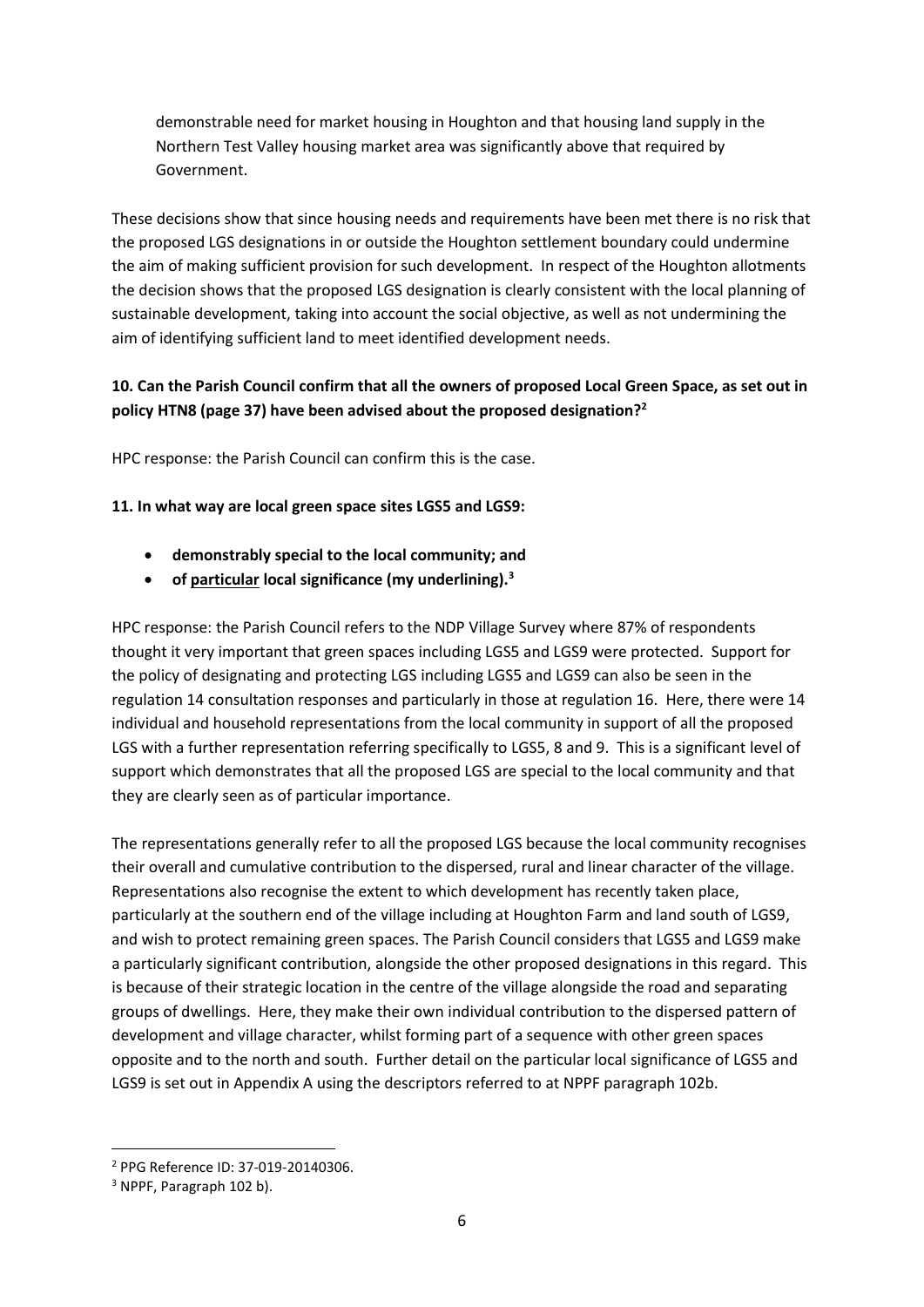### **12. Paragraph 17.19 (page 38) confirms that in the opinion of the Parish Council none of the proposed areas of LGS are 'extensive in area'.<sup>4</sup> In its assessment of these areas how was 'extensiveness' measured?**

HPC response: there is no definition of 'extensive in area' in the NPPF. Planning Practice Guidance confirms there are no hard or fast rules about how big a LGS can be; places are different and a degree of judgment will inevitably be needed (Planning Practice Guidance ID: 37-015-20140306). The Parish Council has accordingly assessed the proposed areas of LGS by reference to their village and landscape context and character. All of the proposed LGS designations have boundaries to the built form of the settlement and/or to natural features, particularly to the River Test which delineates the eastern boundary to five of the proposed LGS. This ensures their local character. It is noted that larger areas of LGS than are proposed at Houghton have been confirmed in other Neighbourhood Plans, following application of the approach that their extent is a matter of landscape context and character rather than size per se. The Chilbolton Neighbourhood Plan has a 19.4 ha. LGS (LGS1 Chilbolton Cow Common) and the Upper Clatford Neighbourhood Plan has a 12 ha. LGS (LGS4 flood plain and meadow between the settlement and the Pillhill Brook/River Anton). The largest LGS at Houghton is the 9.5 ha. LGS5 between the village and the River Test.

#### **13. In policy HTN9 on page 40 (and first bullet point of paragraph 7.25), how will the biodiversity value of land be measured and by whom?**

HPC response: this provision will be implemented initially by the applicant through the preparation of an ecological survey and assessment report by a suitably qualified ecologist to accompany planning applications for development affecting nature conservation sites, habitats and species. Test Valley Borough Council operates a Biodiversity Checklist approach to this effect as part of their local requirements for planning applications. The Checklist for full applications can be seen here: [https://www.testvalley.gov.uk/assets/attach/2358/Biodiversity-Checklist-for-Full-Applics.pdf.](https://www.testvalley.gov.uk/assets/attach/2358/Biodiversity-Checklist-for-Full-Applics.pdf) The report would then be scrutinised by the decision-maker alongside other information provided by the applicant.

**14. The monitoring and review of Plans is an important component in the plan-making process, in order to ascertain whether or not the policies are effective and up-to-date. I could find no reference in the HNDP to the monitoring of the policies or to the future role of the Parish Council in this process. Bearing in mind the Local Plan is currently being reviewed, I would welcome the submission of an appropriate paragraph that addresses this issue.** 

HPC response: HPC agrees that it is important to monitor both the implementation of the made policies and their continued relevance over time. Planning Practice Guidance indicates there is no requirement to review or update a neighbourhood plan, but factors such as the current review of the Test Valley Local Plan and/or the emergence of new evidence may result in policies in the NDP becoming out of date. In this event, HPC would consider the most appropriate approach to updating the NDP, in consultation with Test Valley Borough Council. To reflect this intention, the following modification is suggested in the form of an additional paragraph to chapter 8 of the Plan:

<sup>4</sup> NPPF, Paragraph 102 c).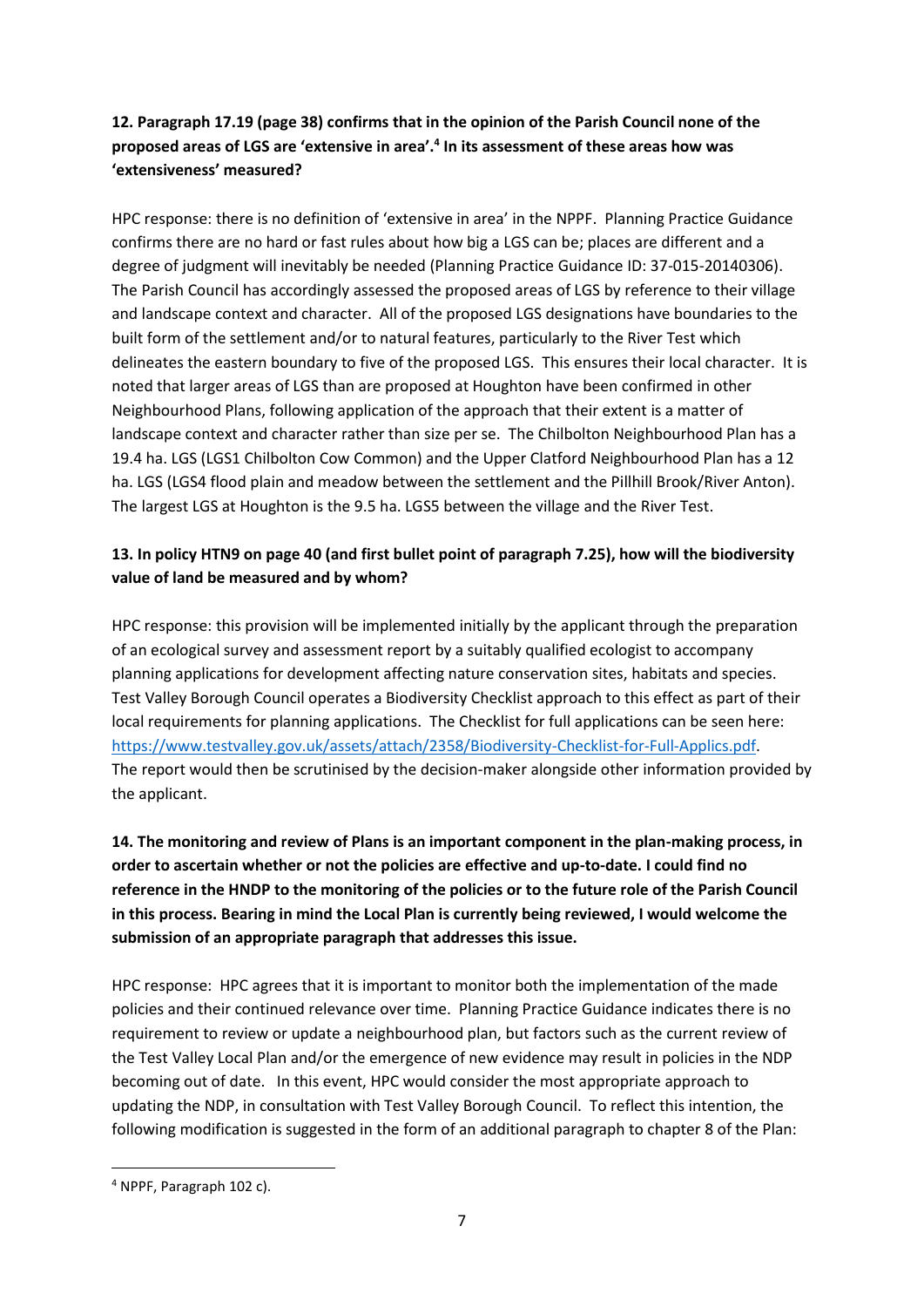"8.5 The Parish Council will monitor the implementation of policies in the NDP and keep under review the need for the NDP to be amended and updated. Policies in the NDP may be superseded by other development plan policies, such as those arising from the current review of the Local Plan, or by the emergence of new evidence. Where policies in the NDP become out-of-date or new policies are found to be required, the Parish Council in consultation with Test Valley Borough Council will decide how best to update the document.".

Houghton Parish Council 6 January 2022